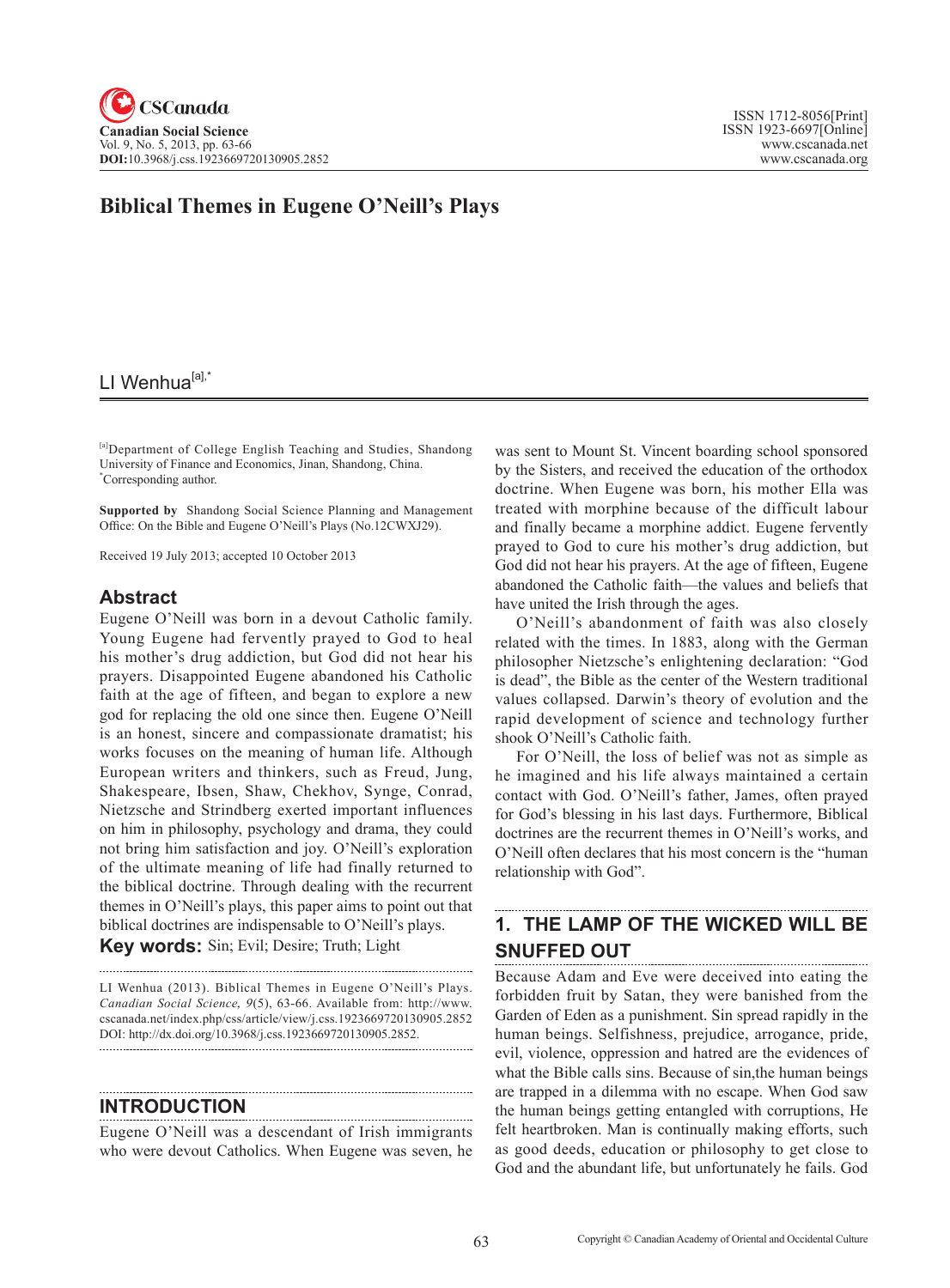is good and gracious, so God sent His Son, Jesus Christ, to incarnate as a man to save His people. On the Cross, Jesus Christ died in our place to pay the penalty for our sins. Jesus' blood cleansed our sins,and he became the mediator for humans' returning to the embrace of God as well as a bridge between God and the human beings .

The pattern of sin—punishment—repentance salvation in the Bible produces a profound influence on O'Neill's creation. It is clearly reflected in his expressionistic masterpiece *The Emperor Jones.* Jones was a black slave who suffered severe oppression and exploitation under white people. He was once auctioned like an animal at the market and then sent in a dark and smelly salve ship to the United States. After he arrived at the United States, Jones worked as a coolie on a train. He murdered Jeff because of gambling and was imprisoned. Being whipped by a jail guard, Jones was angry and killed the white guard and then fled to an island in the West Indies where he put the white man's greed and fraud values into practice. He deceived the local blacks that he had the power of enchantment and only a silver bullet could kill him. So Jones became an emperor from the fugitive in less than two years. He was so insatiable that the taxes he added on the indigenous blacks almost bled them white. As a result, the indigenous blacks were forced by his cruelty and tyranny to rise up. Jones was scared and fled into a forest. Jones was once a Baptist Christian, but the greed drove him to put Jesus aside temporarily and sold his soul to the devil . As he was running in the forest, those ghosts with whom Jones had a grudge, such as black Jeff he killed, jail guard who oppressed him, etc. continued to appear in front of him. Indigenous blacks were chasing Jones and the drum-roll was getting more and more urgent. Jones felt frightened and began to recall the faith that he had abandoned. Reflecting on the crimes he had committed, Jones fell on his knees to beg God's forgiveness painfully.

The process of Jones' escaping in the jungle is that of confession and atonement, as well as that of his returning to religion and finding his lost soul. Eventually, Jones atoned his sins through his physical death. The tragedy of Jones bears out what the Bible warns:" Do not fret because of evill man or be envious of the wicked, for the evil man has no future hope, and the lamp of the wicked will be suffed out" (Proverbs, 24: 19-20).

# **2. BLACK DESIRES IN HUMAN NATURE**

The United States had completed a transition of free competition capitalism to monopoly capitalism, and entered the stage of imperialism from late 19th century to the early twentieth century. The rapid development of science and technology, and the Industrial Revolution which had replaced manual labor with machines brought great changes in human life and ideas. On the one hand, the concept of "Man will conquer nature" was growing in popularity, the traditional moral values almost collapsed, material and money became the dominant power to govern humanity; on the other hand, highly developed industrialism, science, technology, commercialism and pragmatism inspired "American Dream"—it is marked as rich material dreams. The modern people who abandoned the Bible let their own desires get unlimited expansion, and the United States quickly became the society with the supremacy of materialism and pragmatism.

The story of Jesus and a woman who was drawing water from a well reveals the human plight of succumbing to desires well. One day, Jesus left Judea and went back one more to Galilee. He had to go through Samaria. So he came to a town in Samaria called Sychar. It was about the sixth hour, Jesus was wearied and sat down by Jacob's well to rest .Then there was a Samaritan woman came to draw water at that noon time. The lady had five husbands, but she couldn't feel satisfaction. Jesus did not accuse this woman, because Jesus could see through our difficulties, and understand our suffering; he considerately provides palliatives, and firmly indicates the way of peace. The woman gave him water to drink; Jesus also invited the woman to drink his living water. Jesus says: "Everyone who drinks this water will be thirsty again, but whoever drinks the water I give him will never thirst. Indeed, the water I give him will become in him a spring of water welling up to eternal life" (John 4: 13-14).

"This water" refers to money, power, beauty, pleasure and other desires the human beings can never be satisfied with. Human beings are tied up with endless desires, but "Jesus' water" is the water of faith, satisfaction, joy, love and hope.

As one of the greatest playwrights in the history of American theater, O'Neill is deeply worried and pessimistic about the corruptions of modern American society, such as the uncontrollable lusts, moral degeneration and the chasing of material prosperity. In *Desire under the Elms*, O'Neill profoundly reveals the greedy desire, the distorted humanity as well as the ruined spiritual values. In *Desire under the Elms*, everyone was a slave of desires—desire for money, desire for material possession, and the lustful desire. These desires shrouded the Cabot's farm which was under the elms in New England. Simeon and Peter dreamed of going to California Gold Rush; shrewd Eben used stolen money to buy inheritance rights of the farm from Simeon and Peter; they all hated their father Cabot and cursed him into hell early. Abby in order to occupy the farm, married old Cabot against her will. Eben refused to yield, he cursed Abby was a witch; he determined to recapture the farm and take revenge for his mother. Father Cabot brutally abused his wife and children for making the farm prosperous and the sky even became the warm field in his eyes. Under those elms, there was not only burning greedy materialism but also lustful desires. Elderly Cabot could not meet the sexy, enchanting Abby's physiological needs . Abby did her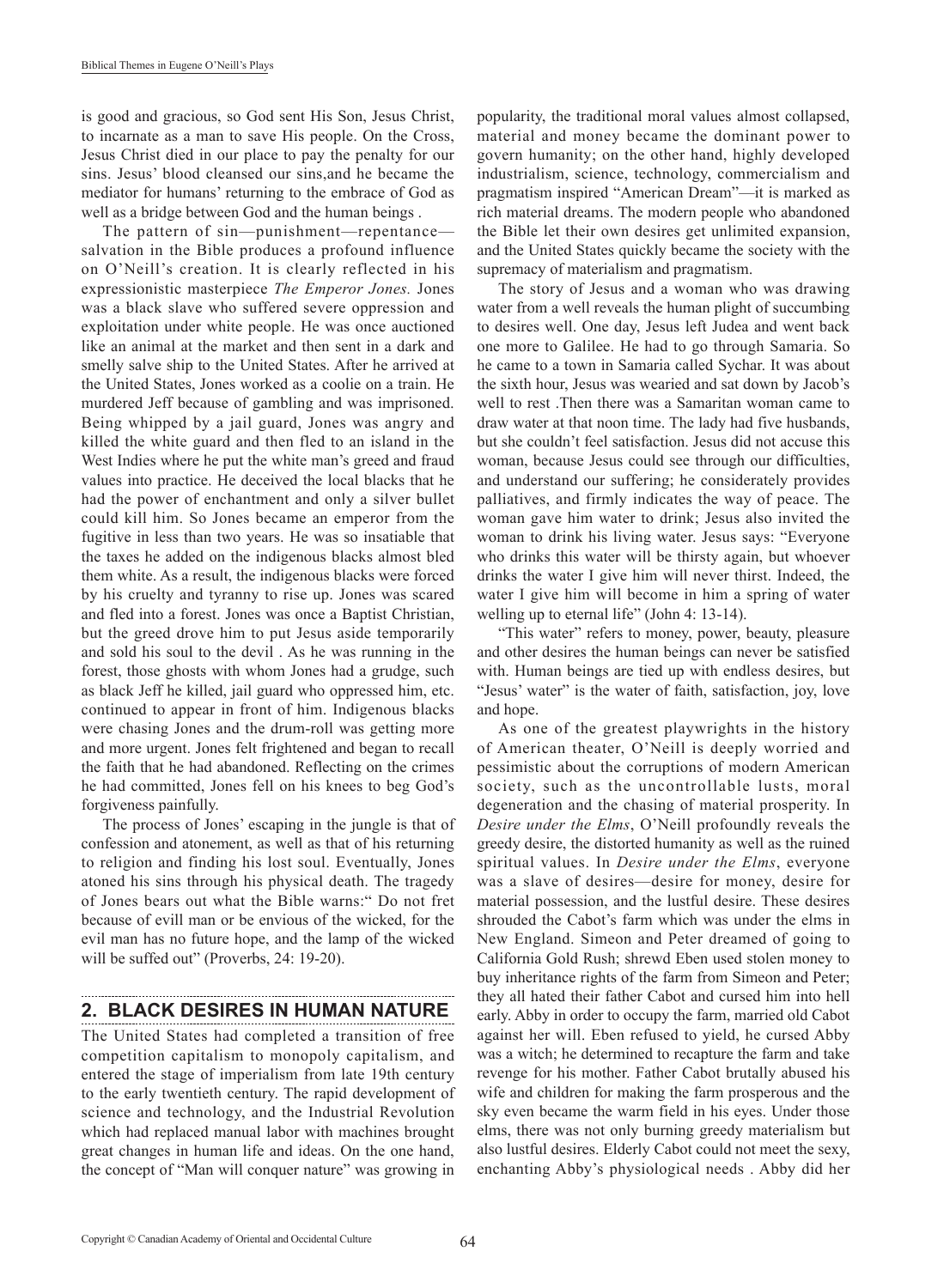utmost to seduce and tease the viogorous and strong Eben; the two eventually broke through the moral and ethical constraints, and they were driven by lust to commmit incest which ended in the tragedy of their son's death.

In *Desire under the Elms*, O'Neill analyses the black desires of greed and immorality in human nature, which can only lead to devastating outcome. It is exactly what the Bible prophesies "What good will it be for a man if he gains the whole world, yet forfeits his soul? Or what can a man give in exchange for his soul?" (Matthew 16: 26).

### **3. THE WAY THE TRUTH THE LIFE**

When *Days Without End* premiered, the public notice of the premiere claimed that it was a modern miracle play, and it portrayed the conflict between atheism and religion, but religion ultimately won.

In *Days Without End*, John Loving was born in a Catholic family. His home atmosphere was one of love. When John Loving was at the age of fifteen, his father contracted pneumonia during a flu epidemic. John reverently prayed to God to preserve his father's life, but his father was dead, and John's faith was a bit shaken. When his mother also fell ill because of the grief and exhaustion, John thought it was the punishment for his suspecting of God, and John prayed to God over and over again to cure his sick mother. However, the miracle did not happen, and his mother finally passed away. At this point, John found his God as deaf, blind and merciless who returned hatred for love. Enraged at God, John cursed his God and denied Him. He promised to give his soul to the devil for revenge. However, John Loving went into a great spiritual crisis because of the loss of faith. John Loving's soul divided into two: John was painful due to the loss of faith; Loving was full of hatred and suspicion. After he abandoned his God, John journeyed towards the truth . He had studied Greek philosophy, theory of evolution, mechanistic philosophy, and even Taoism and Buddhism, but these could not let John satisfy. Finally, John was in love with Elsa and he regarded the love as the truth. Driven by the mysterious demon in his heart, John and Lucy had adultery, and tarnished the pure love. His wife Elsa painfully went into a heavy rain, and got pneumonia with death expected. John felt remorse and was constantly tortured by betraying the love of God. He wanted to get forgiveness, hoped to alleviate his crimes through praying, and tried to rediscover the lost faith. When John tried approaching God every time, the devil Loving would be cynical or an unwarranted obstruction. Father Baird prayed for John: "Dear Jesus, grant me the grace to bring Jack back to Thee. Make him see that thou, alone, hast the words of Eternal Life, the power still to save—" (O'Neill, 1988, p.172).

After an intense inner conflict, John went to the old church. Even though the devil Loving tried to prevent John from entering the church, John was exceptionally sturdy at this time and he forced the devil Loving back.

In front of the huge Cross, John suddenly knelt down, and raised his hands up to the figure of Christ as he sobbed and prayed. When John saw Jesus' eyes lighting up, he felt as if God answered his prayers, John was overjoyed: "Ah! Thou hast heard me at last! Thou hast not forsaken me! Thou hast always loved me! I am forgiven! I can forgive myself—through Thee! I can believe!" (O'Neill, 1988, p.179). The devil Loving fell down in front of the Cross and died, as if some unseen force knocked him down. John's soul merged with Loving's soul and John Loving regained a new life. John Loving praised: "Life laughs with God's love again! Life laughs with love!" (O'Neill, 1988, p.180).

John Loving's journey of mentality confirmes what Jesus says: "I am the way and the truth and the life" (John 14: 6). The glory of the Lord, which is perfect truth, goodness, and beauty, cannot be shaded by anyone. The Bible credo is the light in front of the people. Abandoning the doctrine of God, the human beings can only have a disorderly and cruel world and go to degenerating and evil.

# **4. LIGHT OF THE WORLD**

After human race enters the modern society, God as the center of the world is constantly challenged with the development of natural sciences and social sciences. People have more confidence in themselves, and show more interest in the world around. They question the authority of the Bible, and have the willingness to search for and discover truth by them. However, there are no necessary values or morality if there is no God. The loss of faith means the loss of the soul and the fall of the spirit, and life is inevitably full of darkness, nothingness, anxiety and restlessness.

As a playwright with a strong sense of responsibility, O'Neill deeply concerns about the belonging of the human spirit and soul. In his late realistic masterpiece, *The Iceman Cometh*, O'Neill profoundly demonstrates the modern state of loneliness and sadness of life without the faith, as well as the confusion and hesitation of people.

*The Iceman Cometh* tells a story that takes place in cloistered Harry Hope's saloon at New York's West End. The people gathered at Harry Hope's saloon were a group of losers who were abandoned by life. Without the courage to live or the courage to die, they indulged themselves in alcohol, doing a variety of self-deceiving "Day dreams". Harry Hope's saloon is an ideal place for them to escape from the painful reality to the fantasy world and the past. As the prostitute Margie says: "Jees, Poil, its de morgue wid all de stiffs on deck" (O'Neill, 1988, p.600).

Hickey was a knowledgeable salesman. He would come to the saloon to celebrate Hope's birthday each year. Today, however, the salesman Hickey was very different from the past, and he came to tell people that he quit